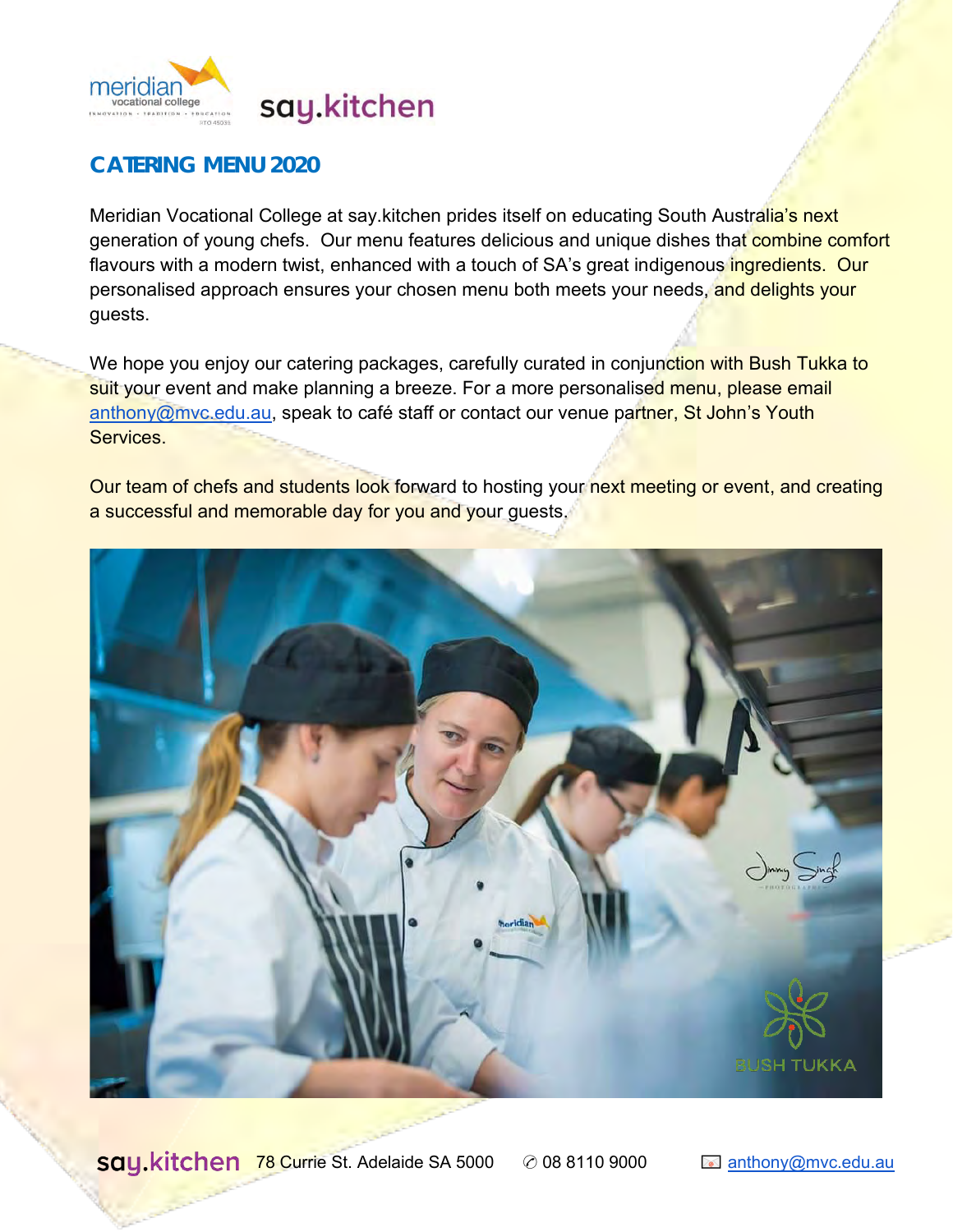

# say.kitchen

## **Standard Catering Menu**

| <b>BASIC SERVICE</b><br>coffee // tea // hot chocolate // biscuits juice not included                                | \$7.00  |
|----------------------------------------------------------------------------------------------------------------------|---------|
| <b>MORNING TEA</b><br>A selection of 3 bakery items from the Meridian Vocational College kitchen                     | \$14.50 |
| <b>LUNCH</b><br>Chef's selection of sandwiches and filled breads with salad bowls to share                           | \$18.50 |
| <b>LUNCH + FRUIT PLATTER</b><br>Chef's selection of sandwiches and filled breads with fruit and salad bowls to share | \$22.00 |
| <b>AFTERNOON TEA</b><br>Platters of assorted seasonal fruit, cheese and crackers                                     | \$13.50 |
| <b>FRUIT PLATTER</b>                                                                                                 |         |
| Medium plate (12-15 ppl) \$30,00<br>Small plate (6-8 ppl) \$20.00<br>Large Platter (20-30 ppl) \$50.00               |         |
| <b>FULL DAY PACKAGE</b><br>Includes morning tea, lunch + fruit platter and afternoon tea                             | \$42.00 |

Coffee, tea and table water available for the full day *juice not included*

- **O** Morning tea and lunch packages are served with orange juice, table water, basic coffee and tea. *For barista made coffee, please refer to drinks menu prices.*
- **O** Menus can be modified to suit dietary requirements, including vegetarian, vegan and gluten free options. Prior notice of 24 hours is required, please email: [anthony@mvc.edu.au.](mailto:anthony@mvc.edu.au) *Note that due to the nature of the training environment, we cannot guarantee allergies.*
- All prices listed are per person, except for the fruit platter.
- **O** Prices are ex GST and may include additional equipment, weekend and public holiday surcharges and staff hire cost.
- For special events, breakfast functions, cocktail packages or bespoke catering, please refer to function packages and contact [anthony@mvc.edu.au](mailto:anthony@mvc.edu.au) for any requirements.



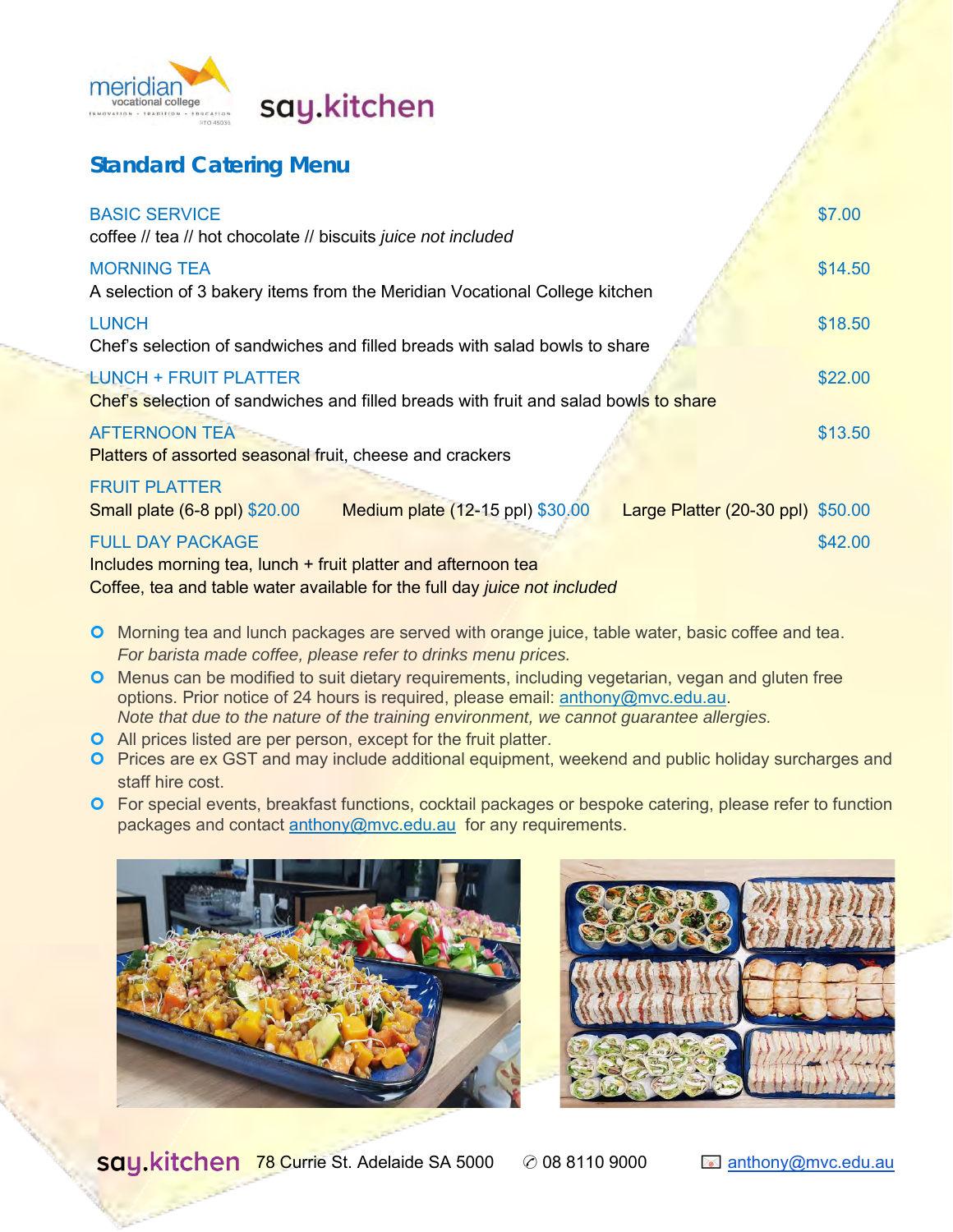

# say.kitchen

## **Breakfast Banquet Packages** (for groups of 8 or more only)

## BREAKFAST COLD BUFFET **\$22.00** \$22.00

Assorted cereals, chia pudding, yoghurt, sweet mini muffins, selection of pastries and fruit salad

### BREAKFAST HOT BUFFET **\$24.00** \$24.00

Platters of breakfast sausages, hash browns, roasted tomatoes, oven roasted mushrooms, bacon, baked beans and scrambled eggs

## BREAKFAST DELUXE **\$26.00** \$26.00

Platters of breakfast sausages, hash browns, roasted tomatoes, oven roasted mushrooms, bacon, baked beans, scrambled eggs, platters of sweet mini muffins and fruit salad

## BREAKFAST DELUXE AND SWEETS **\$29.00** \$29.00

Platters of breakfast sausages, hash browns, roasted tomatoes, oven roasted mushrooms, bacon, baked beans, scrambled eggs. Also includes platters of pancakes, maple syrup, whipped cream, vanilla ice cream, selection of pastries, sweet mini muffins and fruit salad

- All packages are served with table water, juice and one barista coffee or tea per person.
- **O** Menus can be modified to suit dietary requirements, including vegetarian, vegan and gluten free options. Prior notice of 24 hours is required, please email: [anthony@mvc.edu.au.](mailto:anthony@mvc.edu.au) *Note that due to the nature of the training environment, we cannot guarantee allergies.*
- **O** Packages are served as platters with tasting portions of each item per person, and include a selection of breads.
- **O** Prices are ex GST and may include additional equipment, weekend and public holiday surcharges and staff hire cost.





78 Currie St. Adelaide SA 5000 ✆ 08 8110 9000 [anthony@mvc.edu.au](mailto:anthony@mvc.edu.au)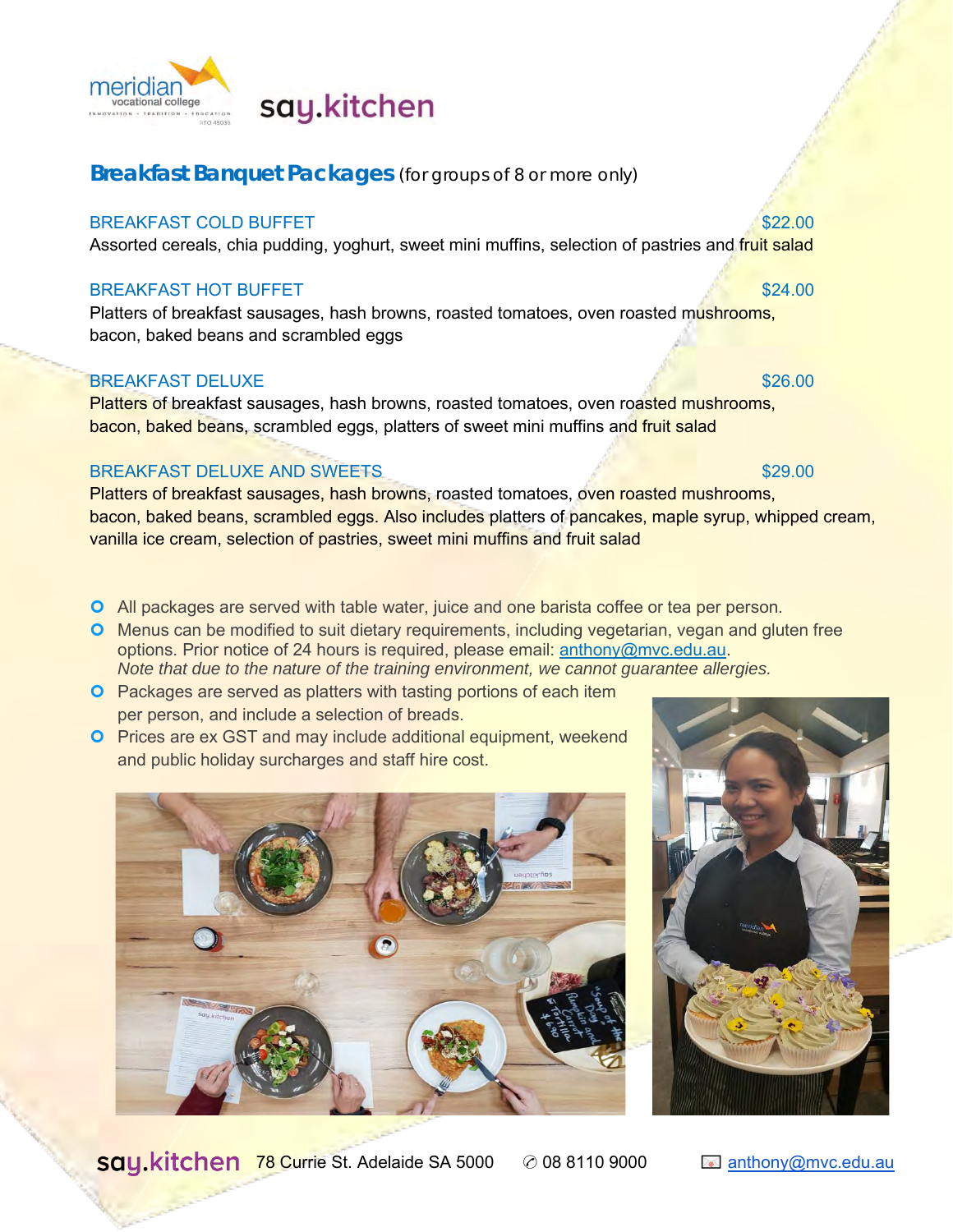

## **Standing Cocktail and Canape Packages** (for groups of 8 or more only)

- **O** Selection of finger sized hot and cold foods (served within 2 hour duration). Guests receive 1.5 portions of each food item per person.
- **O** Menus can be modified to suit dietary requirements, including vegetarian, vegan and gluten free options. Prior notice of 24 hours is required, please email: [anthony@mvc.edu.au.](mailto:anthony@mvc.edu.au) *Note that due to the nature of the training environment, we cannot guarantee allergies.*
- **O** All prices listed are per person except for the fruit platter.
- **O** Prices are ex GST and may include additional equipment, weekend and public holiday surcharges and staff hire cost.
- Say.kitchen is not licensed for the general service of alcohol, and will require confirmation of catering at least one month prior to your event to organise a liquor licence. This will incur an additional cost.

## BASIC PACKAGE \$32.00

Roasted pumpkin, native thyme sun dried tomato and pesto quiche (v) Ham and cheese mini croissants Spring rolls and pepper berry sweet chilli (v) Assorted mini pies and pasties with kutjera relish Sweet corn and zucchini fritters with native mint and yoghurt salsa (v) Vegetarian arancini with lemon myrtle aioli (v)

### **CROWD PLEASER** \$41.50

Roasted pumpkin, native thyme sun dried tomato and pesto quiche (v) Ham and cheese mini croissants Spring rolls and pepper berry sweet chilli (v) Assorted mini pies and pasties with kutjera relish Sweet corn and zucchini fritters with native mint and yoghurt salsa (v) Vegetarian arancini with lemon myrtle aioli (v) Prawn cones with ginger soy finger lime dipping sauce Chocolate profiteroles with roasted wattleseed (v)

### PARTY PACKAGE \$45.00

Roasted pumpkin, native thyme sun dried tomato and pesto quiche (v) Spring rolls and pepper berry sweet chilli (v) Assorted mini pies and pasties with kutjera relish Sweet corn and zucchini fritters with native mint and yoghurt salsa (v) Vegetarian arancini with lemon myrtle aioli (v) Prawn cones with ginger soy finger lime dipping sauce Chocolate profiteroles with roasted wattleseed (v) Mini lamingtons and strawberry gum whipped cream (v) Raspberries and muntries chocolate cups (v)